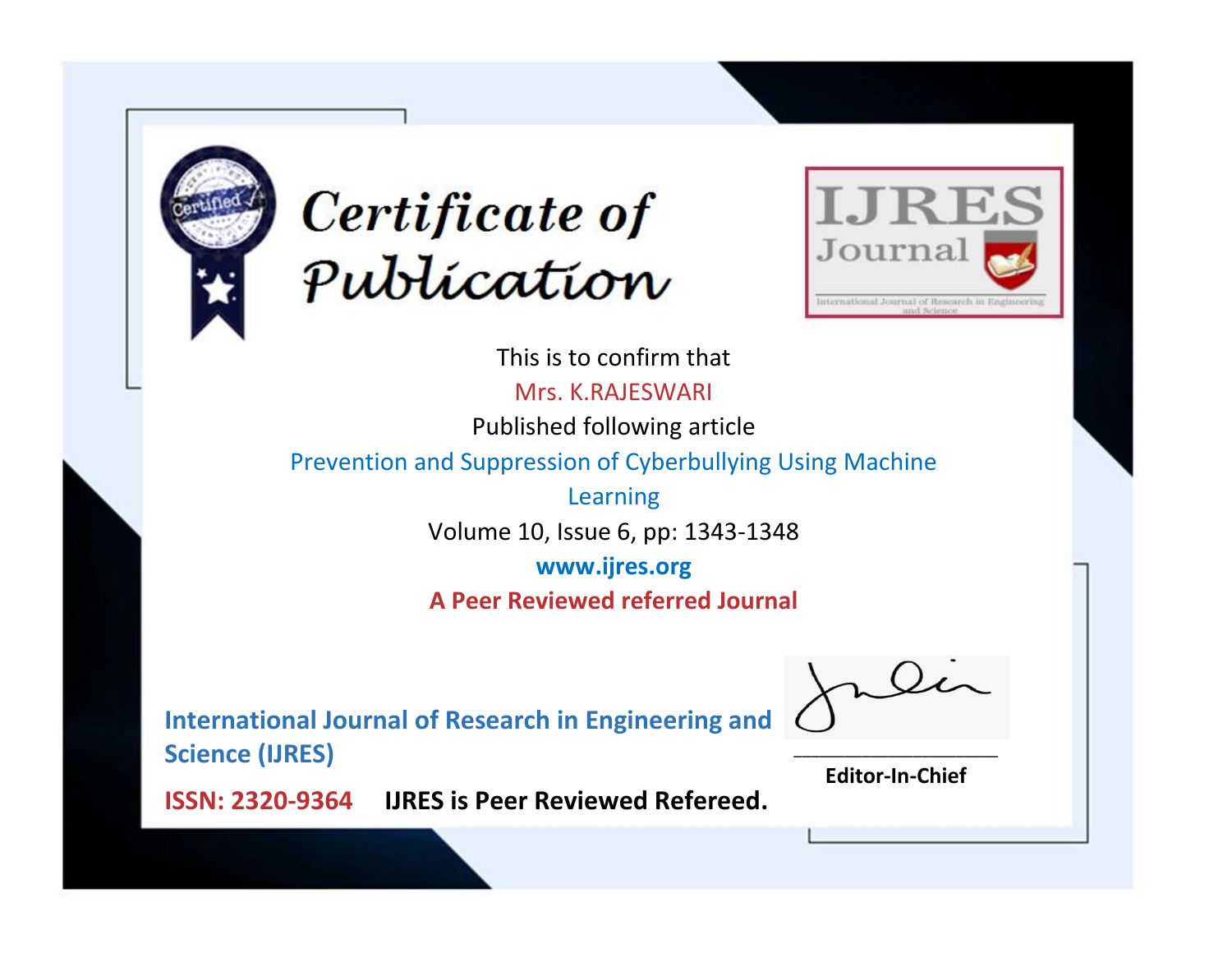



This is to confirm that MUSHRUF BASHA M

Published following article

Prevention and Suppression of Cyberbullying Using Machine

Learning Volume 10, Issue 6, pp: 1343-1348

**www.ijres.org**

**A Peer Reviewed referred Journal**

**International Journal of Research in Engineering and Science (IJRES)**

\_\_\_\_\_\_\_\_\_\_\_\_\_\_\_\_\_\_\_\_\_\_\_\_ **Editor-In-Chief**

**Journal.**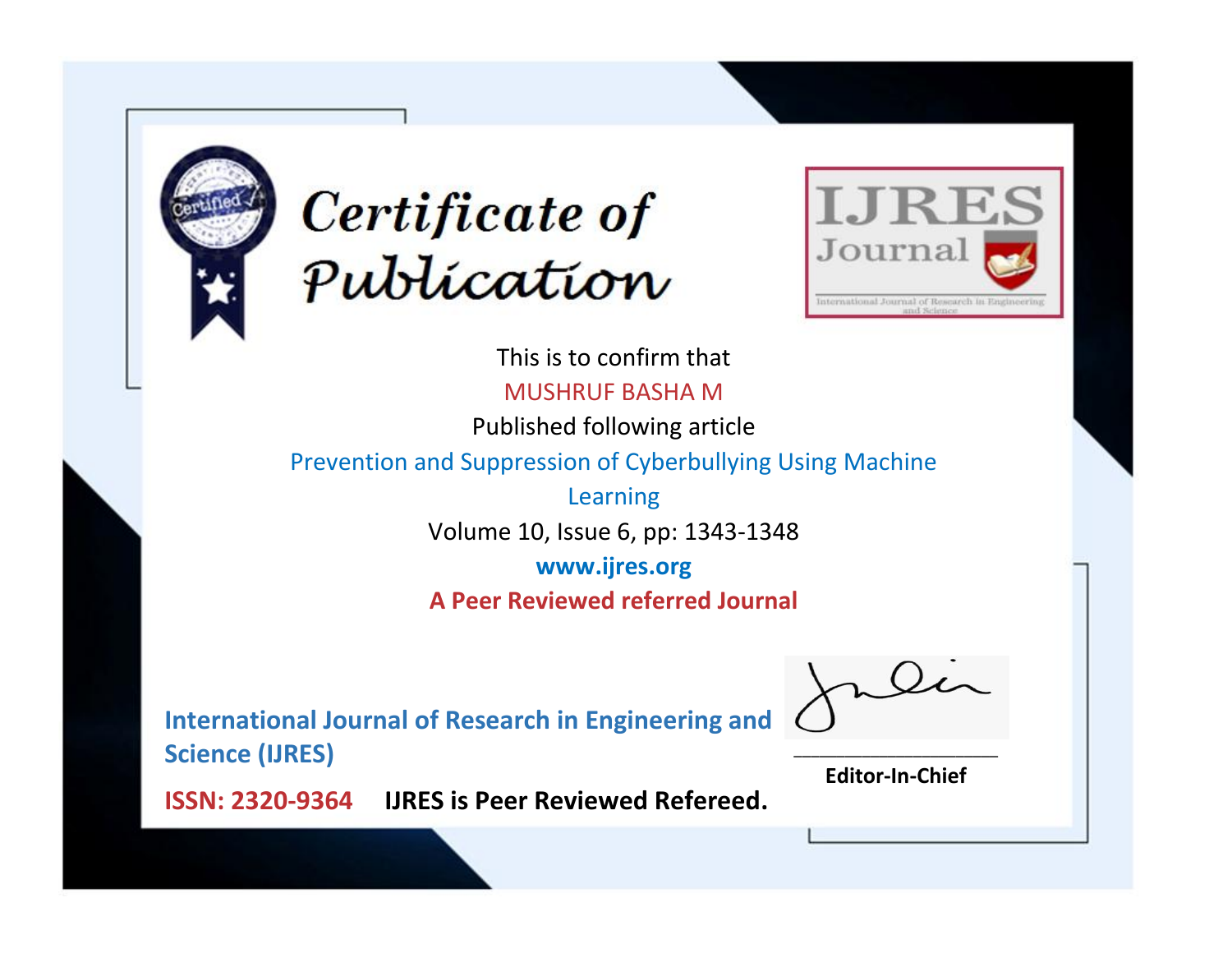



This is to confirm that

PRAVEEN S

Published following article

Prevention and Suppression of Cyberbullying Using Machine

Learning Volume 10, Issue 6, pp: 1343-1348

**www.ijres.org**

**A Peer Reviewed referred Journal**

**International Journal of Research in Engineering and Science (IJRES)**

\_\_\_\_\_\_\_\_\_\_\_\_\_\_\_\_\_\_\_\_\_\_\_\_ **Editor-In-Chief**

**Journal.**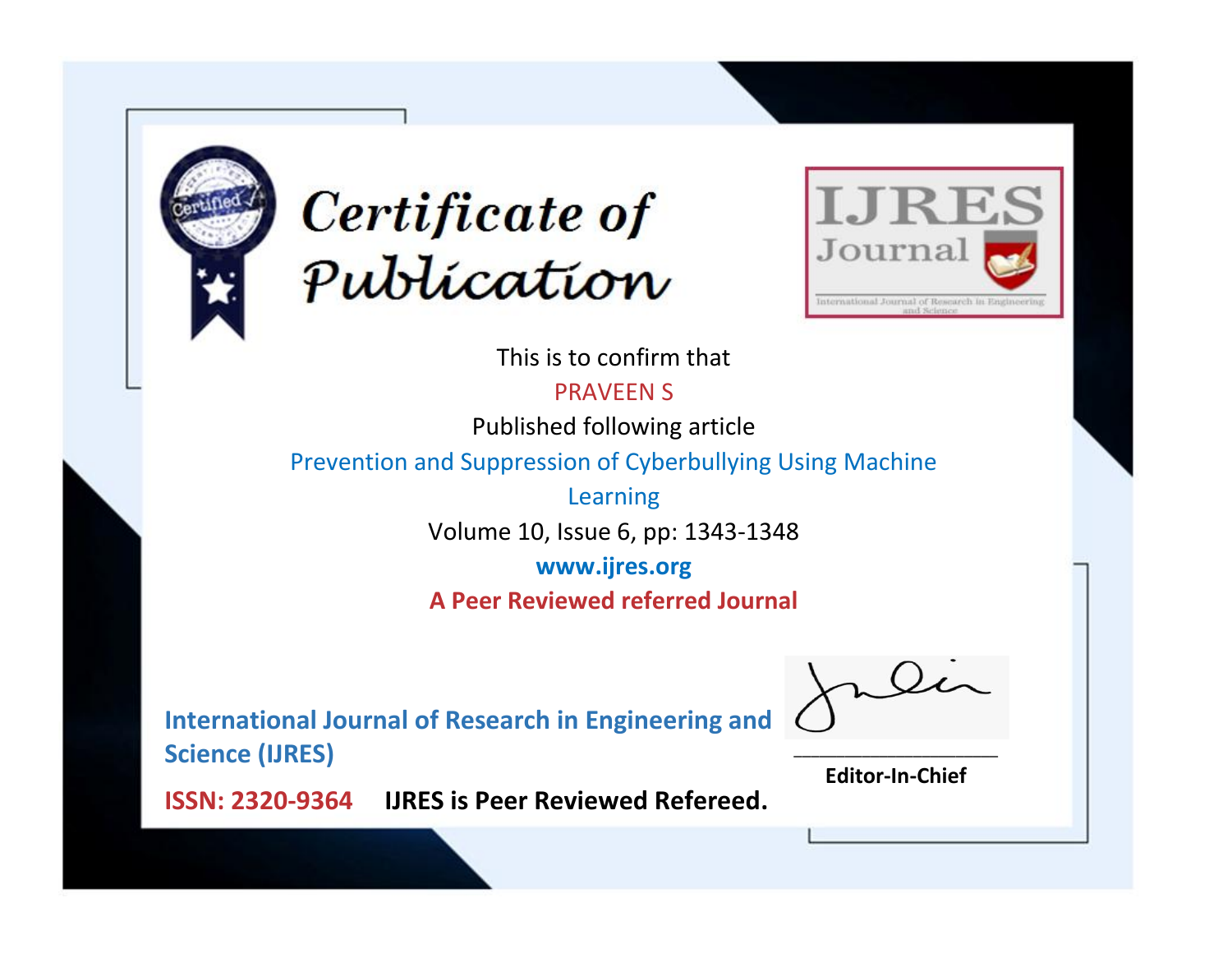



This is to confirm that RANJITH S R

Published following article

Prevention and Suppression of Cyberbullying Using Machine

Learning Volume 10, Issue 6, pp: 1343-1348

**www.ijres.org**

**A Peer Reviewed referred Journal**

**International Journal of Research in Engineering and Science (IJRES)**

\_\_\_\_\_\_\_\_\_\_\_\_\_\_\_\_\_\_\_\_\_\_\_\_ **Editor-In-Chief**

**Journal.**